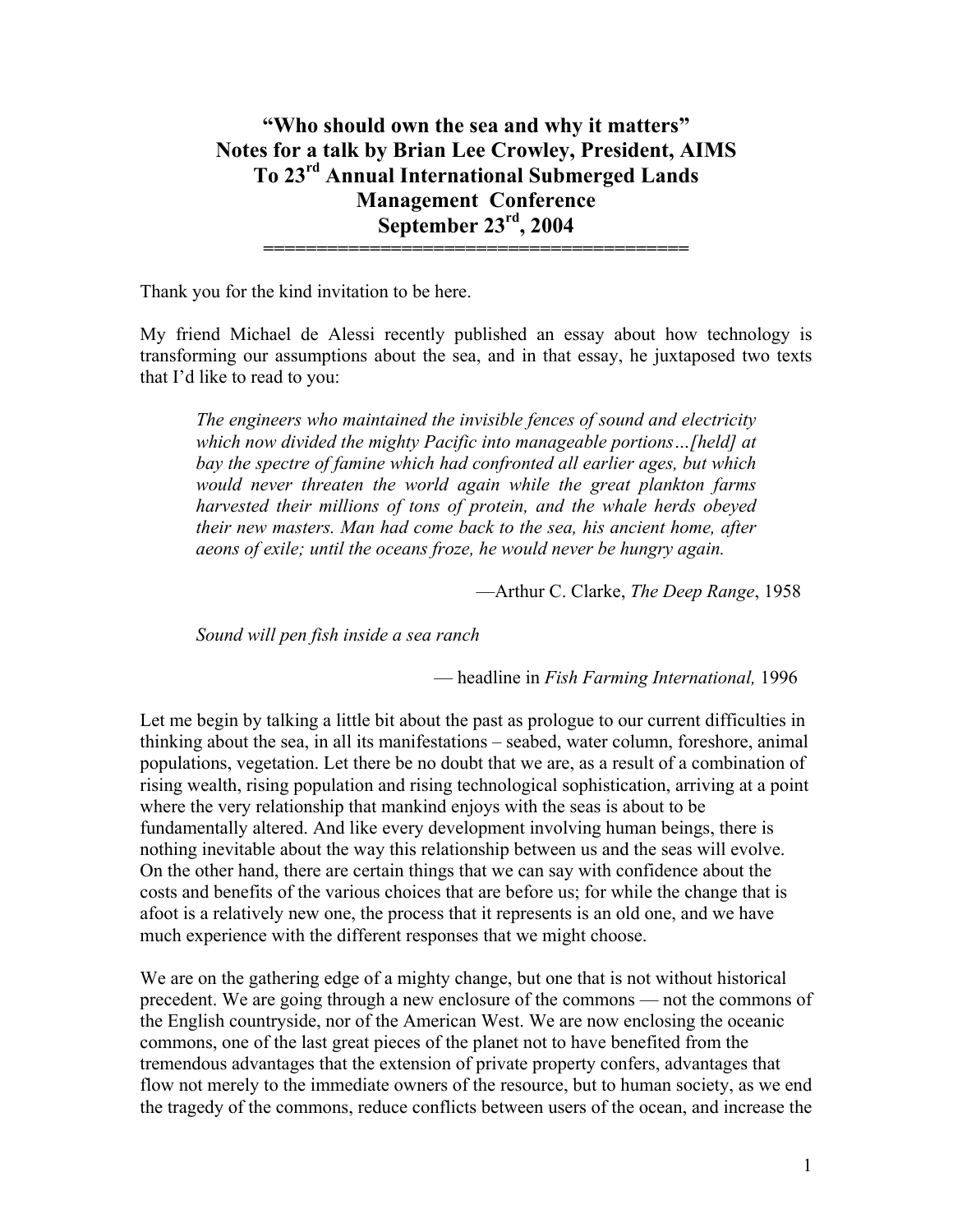extent to which human beings benefit from the virtually limitless productive capacity of the sea.

But to achieve these advances, we will have to battle with deeply-felt emotions, traditions, practices and organised political opposition. Again, there is nothing new here. The Enclosure Movement in England caused huge social and economic dislocation, and major peasant uprisings, with names that sound romantic to us today, such as Kett's Rebellion of 1549 — but there was nothing romantic about the pain and disruption caused by these changes. The Kevin Costner film, *Open Range*, gives a powerful account of the end of an era in the American West, when the enclosure of the prairie by ranchers put an end to the open range practices that had dominated for many decades. In more recent memory, we have moved away from a philosophy that dominated our thinking about fish since time immemorial (and legally since Magna Carta): that fish in the sea belonged to no one, and that everyone had a right to catch them.

In every case momentous economic changes were at work – England's future industrial might was contained in the seeds of the enclosures, which permitted that country to build up large agricultural surpluses centuries before their European counterparts, and to use that capital to finance its move into modernity first. But to get to the new possibilities required a battle with established ways of thinking, ages-old traditions, and vital interests of individuals and communities.

We don't need to go back so far as the Magna Carta or even the American West. Exactly the same phenomena can be observed in the shift in the last two decades to a propertyrights based system of management for wild fish stocks, such as ITQs, a system that Canadian thinkers, such as Peter Pearse, helped to pioneer.

Note that the extension of private property rights into previously common property areas historically has been driven by

- 1) scarcity,
- 2) efficiency and
- 3) the need to deal with competing claims to and uses of the resource.

*There are now powerful competing claims on an increasingly scarce seabed and foreshore* driven by the new value that technology and human ingenuity allows us to wring from the sea and seabed. That means growing relative scarcity of these desirable resources, huge new wealth that can be created from their intelligent development, and growing pressures from competing users of these resources. These are precisely the conditions in which property rights have had to be created in resources that were previously thought of as commons to be managed by public authorities for the public good.

The old dispensation, in which people believed that ownership and control of these matters were well-organised and equitably handled, will now come under rapid and increasing attack as competing uses and claims emerge – aboriginal, recreational,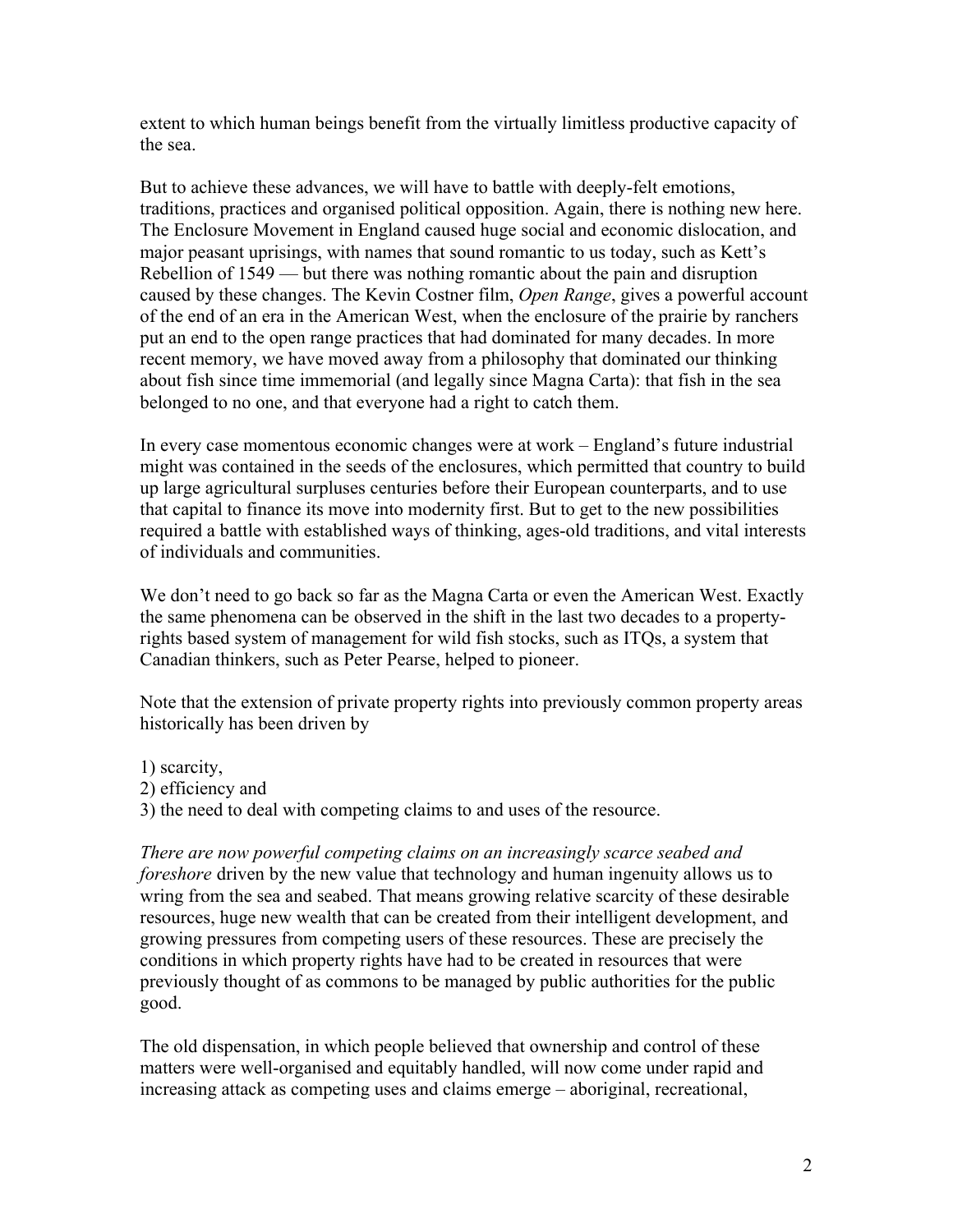commercial, aquacultural, conservationist and submarine non-renewable resources such as oil and gas.

Technology is making it ever more possible to wring value from the sea (aquaculture and seabed natural resources are increasingly possible and potentially profitable, for example, thanks to technology) and growth in population and wealth means that we are able to pursue those alternative uses ever more powerfully. There is now going to be a fight for control and, things being the way they are, those who can create the most value for society are going to win the battle for control of those resources (in the form of property) because that is the best system humanity has devised for ensuring that we get the best value possible out of our scarce resources. *The reality is that the sea and the seabed are becoming more valuable – there are more of us who want to use it for competing purposes, and those purposes are assuming higher and higher values as we become richer and technology allows us to make the ocean more productive, whether through fish farming or seabed mining or deep sea oil and gas exploration and development or any one of a number of other uses.*

To return to some of my remarks at the outset, this suggests to me that we are embarking on exactly the kind of momentous change in our relationship with the ocean that we undertook with agricultural land in past centuries and with fish in the last 20 years.

Remember that a sound scheme of property rights usually develops in response to growing scarcity. Any failure of property rights to evolve in this way will result in economically irrational behavior that – and this point is crucial – will undermine efforts to manage resources in an ecologically sound or sustainable way. That is what I was referring to when I said there is nothing inevitable about the development of property rights — they took centuries longer to enclose the commons on the continent than in Britain, and Canada lags significantly behind New Zealand, Iceland, Australia and others in its extension of property rights to the fishery — but we have a great deal of knowledge and experience about the costs of \*not\* taking this route. And the benefits are such that they usually overwhelm, given enough time, the opposition that entrenched common property regimes usually give rise to. The surplus that efficient property rights can generate is usually enough to compensate those who lose out in the shift from one regime to the other.

Let me make this discussion more concrete now by turning to the economic and technological changes which have now made aquaculture an industry which has risen from a negligible presence on the world economic scene to a business worth over \$30 billion US. The technology behind it was recently referred to by The Economist newspaper in a cover story as a Blue Revolution, intentionally suggesting a parallel with the Green Revolution which transformed world agriculture and has significantly increased the carrying capacity of this planet in terms of our ability to produce more food per unit of resources consumed.

Why are individual property rights so important in aquaculture? For the same reasons that they are important in all the other settings I've mentioned, where we have had to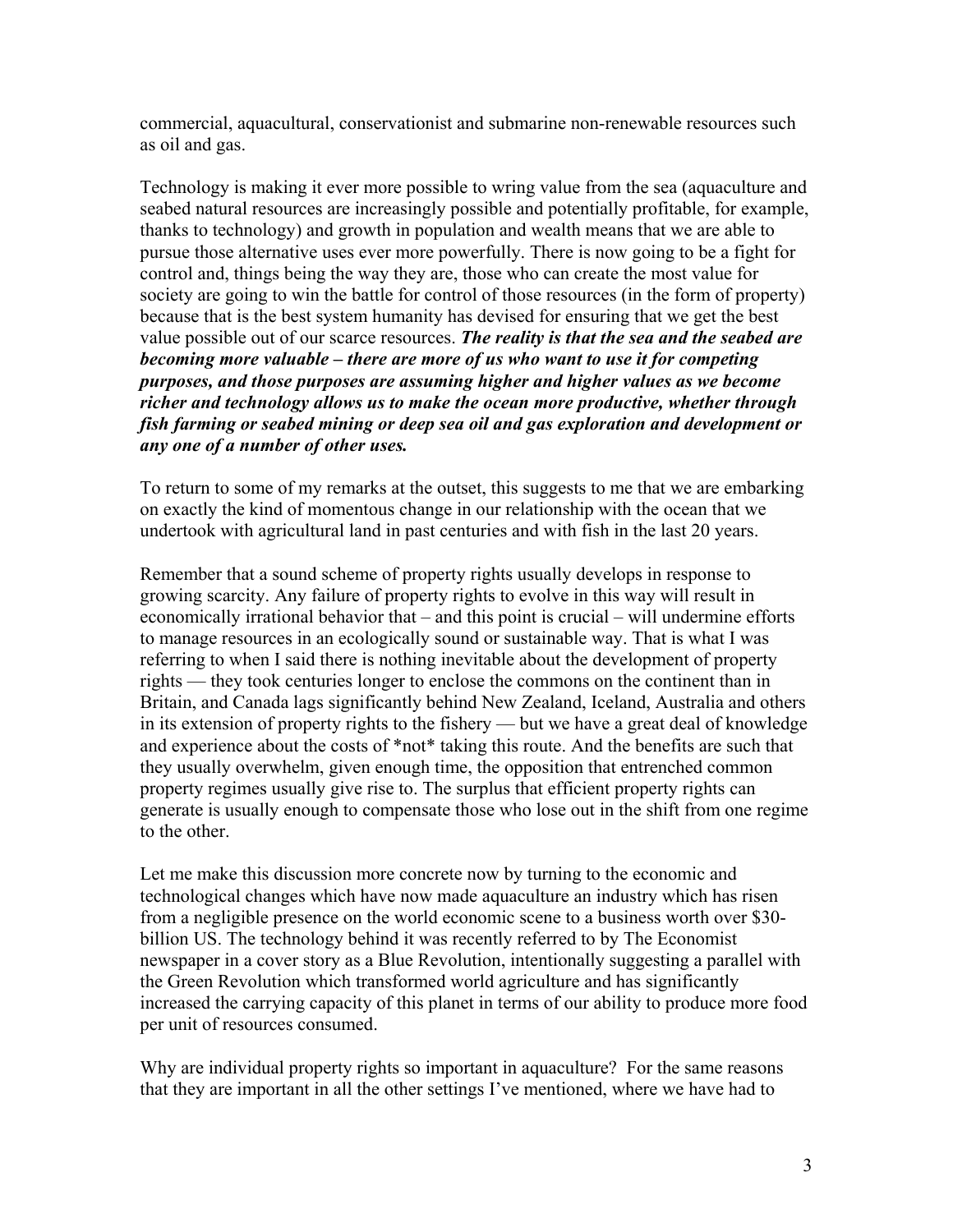invent new property rights instruments to extend the logic of property rights to new circumstances.

In Canada, for example, the fish farmer faces a situation in which there is no legal restraint on government and administrative discretion, no right to sue government in the courts, and no rights that government itself is duty bound to protect. Canadian aquaculturists have been arrested by government officials for "illegal fishing" when they were harvesting animals that existed chiefly because of the culturing efforts of their owners. The police refuse to lay theft charges against people who rustle aquaculturists' fish stocks, because their property rights are so muddy it is not at all clear that they own what has been stolen, even though, again, the animals exist chiefly because of the labour and financial investment of the fish farmer. Given the precariousness of their ownership of animals and farm, aquaculturists face huge problems in getting adequate financing and insurance, and this means that substantial productive capacity in the oceans is being squandered. Canadian aquaculture is, in effect controlled by a sluggish and inept bureaucracy that is blinkered by a concern for short-term economic development and endowed with discretionary power biased by the political strength of established interests, chiefly in the wild fishery.<sup>I</sup> (For more information, go to: www.aims.ca/fisheries.asp?typeID=1&id=156&fd=0&p=1)

## **The Mystery of Capital**

Now I've spent some time developing for you the traditional case for property rights in the seabed, the water column and the foreshore, a case that relies chiefly on the efficiency argument and the conservation argument in the context of increasing pressures on increasingly scarce resources. But the case needs much fuller development, both in terms of the economic impacts of property rights, and in terms of the inadequacies of the main alternative, namely the common property or public domain approach under the administrative control of the state.

Let me start this section of my talk by saying that I want to argue that the common property approach to coastal resources, in addition to defeating efficiency and conservation objectives, in fact deprives rural and coastal communities of an important lever of economic growth and social development.

I have been quite deeply influenced in my thinking on this point by a recent book, entitled *The Mystery of Capital* (available at www.ild.org.pe/tmoc/cp1-en.htm), by a very important thinker on third world development issues, the Peruvian Hernando de Soto. De Soto, whom The Economist newspaper says heads the second most important think tank in the world, wants to understand why capitalism has worked in the West to produce huge wealth and growth and employment, while in the developing world and the countries making the transition from Communism, the benefits of capitalism have proven so elusive. Listen to what he has to say: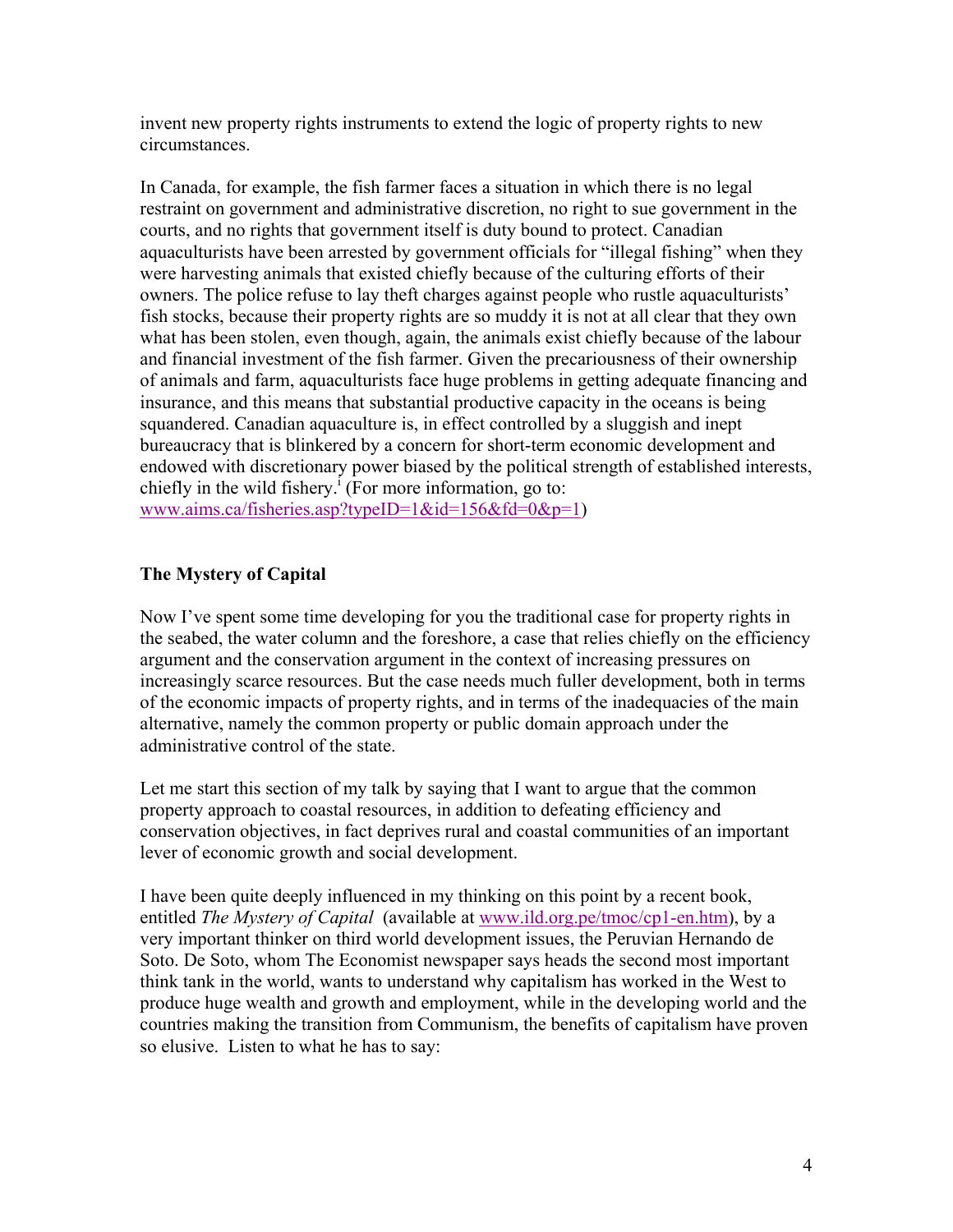"Walk down most roads in the Middle East, the former Soviet Union, or Latin America, and you will see many **things**: houses used for shelter, parcels of land being tilled, sowed and harvested, merchandise being bought and sold. Assets in developing and transition countries primarily serve these immediate physical purposes.

"In the West, however, the same assets also lead a parallel life as capital assets outside the physical world. They can be used to put in motion more production by securing the interests of other parties as collateral for a mortgage, for example, or by assuring the supply of other forms of credit, etc.

"Why can't buildings and land elsewhere in the world also lead this parallel life? Why can't these enormous resources – de Soto estimates that the poor in the  $3<sup>rd</sup>$  world own real estate with a value of \$9.3 trillion US, but it's "dead capital" capital that has no existence in the legal world of deeds and property rights, the abstract representation of assets that makes them "real" agents of economic activity and not mere physical objects – why can't these assets produce value beyond their natural state?" De Soto's reply is that dead capital exists because we have forgotten that for a physical asset to generate capital – using your house to borrow money, for example – requires a very complex process.

That process is not available to people in coastal communities with respect to their chief assets: the productive capacity of the sea, because, on the whole, they do not own it. They may only use it on the sufferance of the government, who distributes it capriciously and largely on the basis of political power. That doesn't mean that people haven't evolved property-like claims to the resource – anybody who has tried to suggest any change to the existing forms of access to the resource knows just how proprietary the existing users of the resource are. But the point is that they do not own the asset in the formal sense, and therefore cannot make use of the complex web of property rights relations which allow other property owners to leverage their assets into surplus value and extra productive capacity. Coastal communities sit on huge amounts of dead capital.

## **Problems of common or public ownership vs. private ownership**

Let me move immediately to head off one of the most common objections to the arguments I am making, namely that it is precisely the growing pressure on the resources of the sea, the increasingly strident assertion of rights and competing uses over ocean resources that make the administrative state's ownership and control, in the name of protecting the public good, absolutely essential.

I will tell you quite simply that I believe this to be the exact opposite of the truth.

Rather than get into a formal exposition of the arguments, let me proceed by way of a striking example, in a recent book by prominent environmental economist Richard Stroup of the Political Economy Research Centre in Bozeman, Montana.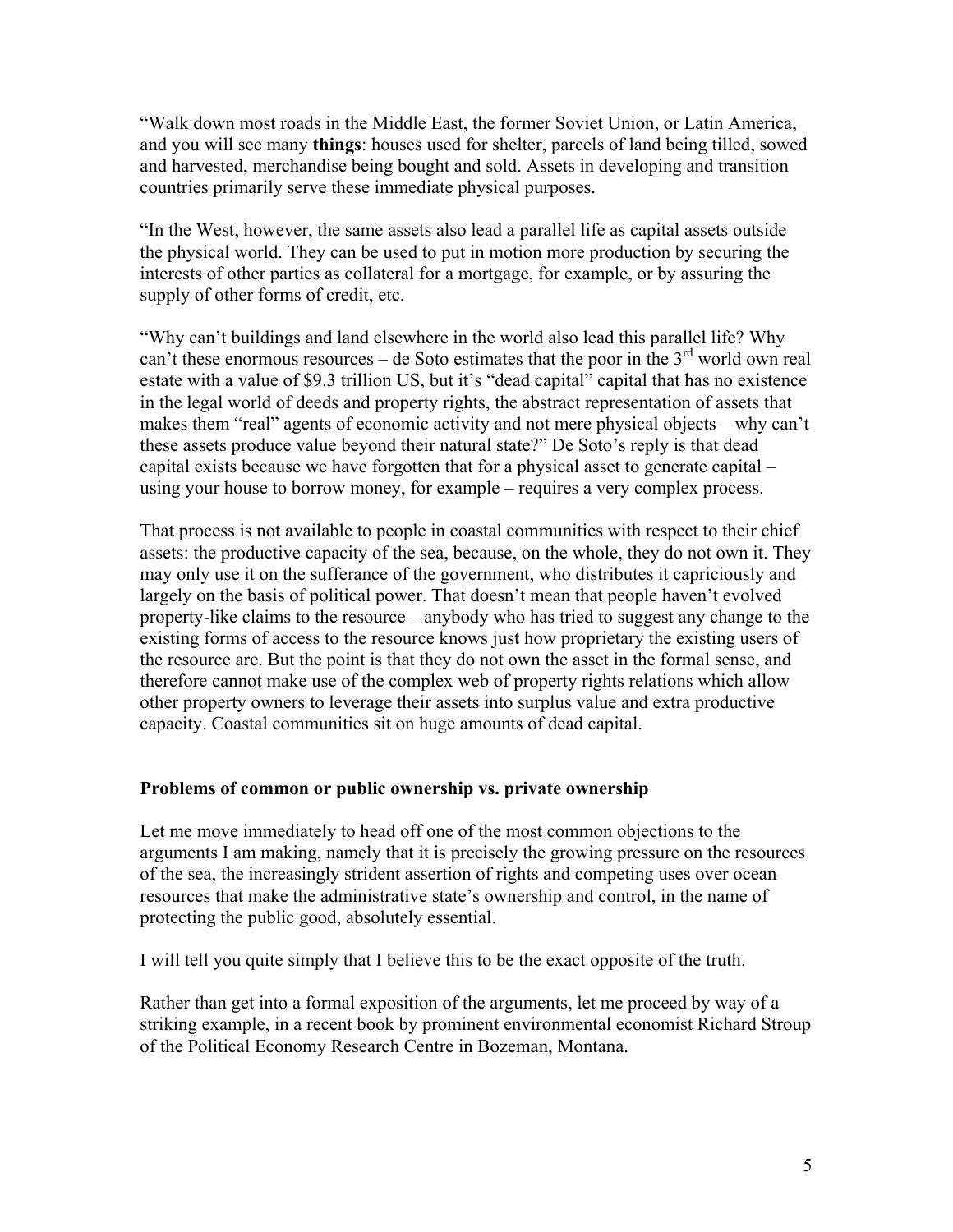In his book, *Eco-nomics: What everyone should know about economics and the environment* (for more information: www.perc.org/publications/books/eco\_nomics.php), Stroup notes that conflicts over environmental resources when they drag on are almost always political conflicts. Government decisions favour the side with the most political power (that is, the greatest ability to influence elected officials and regulators). Unsurprisingly, politicians acted just like the rest of us – they maximise not some obscure and vague public interest, but their own political interest. The hard reality is that fish don't vote, and neither does the future. The incentives governing politics and long term rational economic management are not aligned.

Political decision making tends to be zero-sum – in other words what one group or person wins, another loses. Stroup points out, however, that in economic exchanges, or trade, the outcome is quite different. Both sides must make themselves better off or the exchange does not occur. That is why free trade throughout the world has been such a powerful generator of growth and prosperity.

Now here's the great story that Stroup tells about the National Audubon Society in the United States. Audubon owns the Rainey Preserve in Louisiana, a wildlife refuge that provides nesting grounds for snowy egrets and other rare birds. Audubon allowed drilling for oil and gas on this reserve for over 50 years.

The Society decided to allow drilling because it was in their interests to do so. They worked out a strict exploration and development regime, and they gave up significant income from their gas deposits to finance those expensive methods, but it also realised significant revenue  $-$  \$25-million US — that they used to pay for activities they thought were important. As a result they were able to protect more bird habitat than they might have been able to do otherwise. Producers were able to sell the natural gas that otherwise would not have been available to them. Everybody came out ahead, including the birds.

The situation was quite different for government-owned land in Alaska. The Society has adamantly opposed drilling in the Arctic National Wildlife Refuge. As one of their pamphlets proclaims, "A wildlife refuge is no place for an oil rig". Really?

In fact, because the government and not Audubon controls the land, Audubon cannot be assured that rules will be followed that it can feel confident are safe. The Society can influence, but not control the process. Just as importantly, the Society receives no direct benefit from a carefully designed regime to balance the interests of wildlife and humans. They thus have little incentive to search for a solution that balances those competing interests, as they did have an incentive to do at the Rainey Preserve. The same process in reverse is also observable – there are now forestry companies supplementing their forest harvesting income with tourist dollars – people will pay good money to visit a wellmanaged forest and it is quite possible to organise the two activities to be quite compatible. And doing so adds value to the forest company's assets.

So this is another benefit of property rights – ownership fosters co-operation. And this is a principle of wide applicability. There are many potential conflicts over the use of most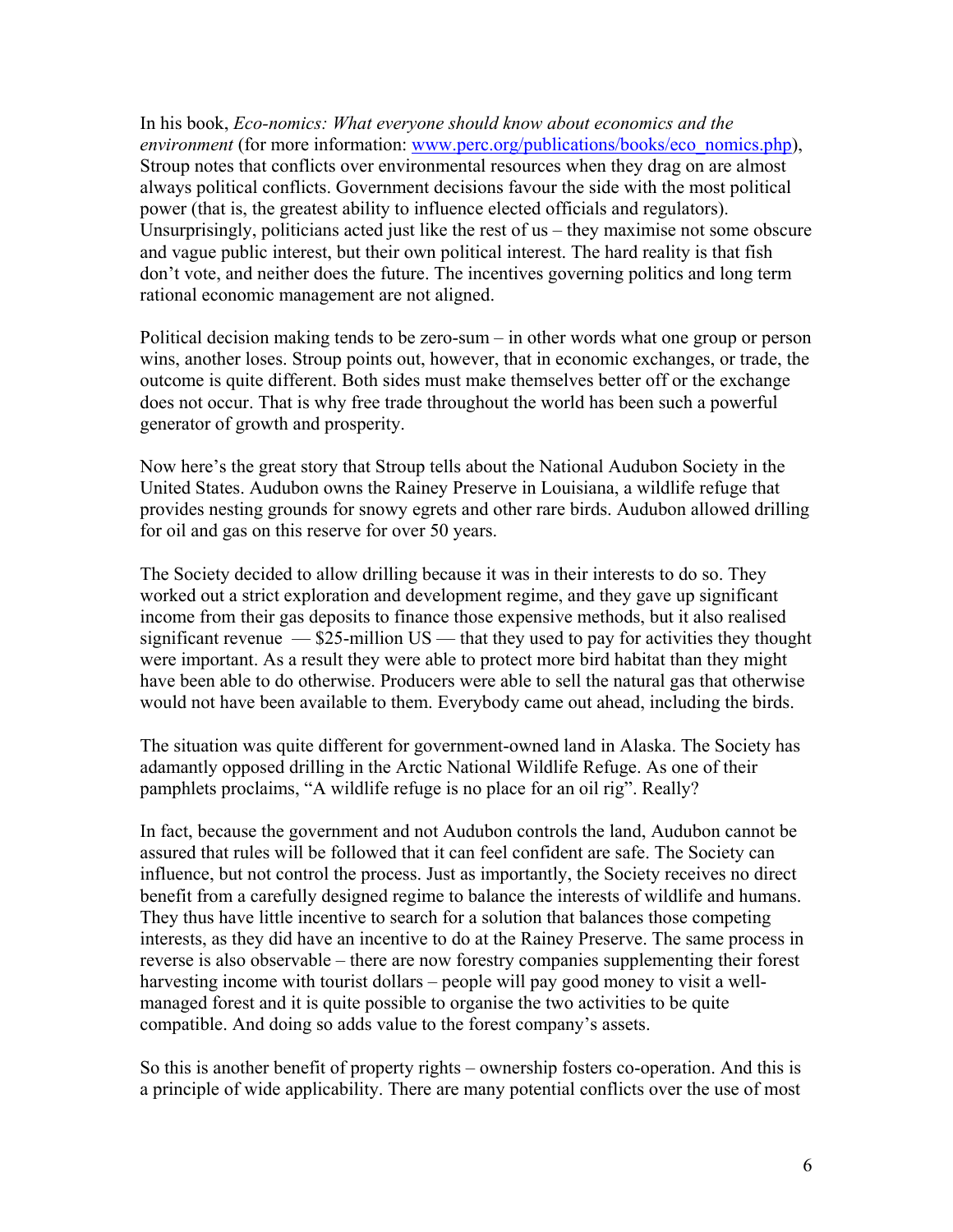resources, and few are as visible or as deeply felt and emotionally charged as those involving resources where people have a long-standing collective sense of ownership, as is the case in waters, oceans and seabed.

But of course the concept of private property is a powerful mechanism for allowing the co-existence of many competing uses for the sea, just as it does on the land. A city block may contain a synagogue, a church and a mosque; a video store, a book shop and a crafts store; a diet centre, a dessert restaurant and a gymnasium. These people living cheek by jowl need agree on nothing, other than the need to let each other have the quiet enjoyment of their property. Co-existence here requires no administrative or coercive power, no political consensus, no extensive public consultations. People merely get on with things within the sphere of freedom that property creates for them.

Moreover, the introduction of private property in other resources does not exclude the coexistence of publicly owned resources. In our cities there are publicly owned streets that allow us to move between privately and publicly owned buildings and institutions. Governments at all levels own parks and wildlife preserves and scientific research stations and military bases and schools and hospitals and many other things.

## **Summing up**

But the introduction of a property rights based system makes both public and private owners of property do a number of highly constructive things that are in the public interest.

They have to consider the consequences of their actions on others. If they harm others they have to compensate them. In a common property resource world, the commons often becomes a literal and figurative dumping ground, and the worst policeman of a common property resource is often the government that owns it.

Property owners have an incentive to realise the maximum value from their property and therefore to seek ways to align their interests with those of others who might benefit from complementary uses of the property, as the Audubon Society did with the Rainey Reserve.

Property ownership allows resources to be shifted from one set of uses to another with minimal political battles, meaning, for example, that if bird lovers want to band together and buy land for a bird sanctuary from a real estate developer, they are free to do so. If the value they attach to that use is higher than the value that society attaches to extra units of housing, as embodied in what people are willing to pay for those units, then they will succeed.

That is a very different state of affairs than when property is in public hands and through organising politically, pressure groups can cause government *to use other people's money to accomplish their objectives*. When people have to pay the full cost of their decisions, it